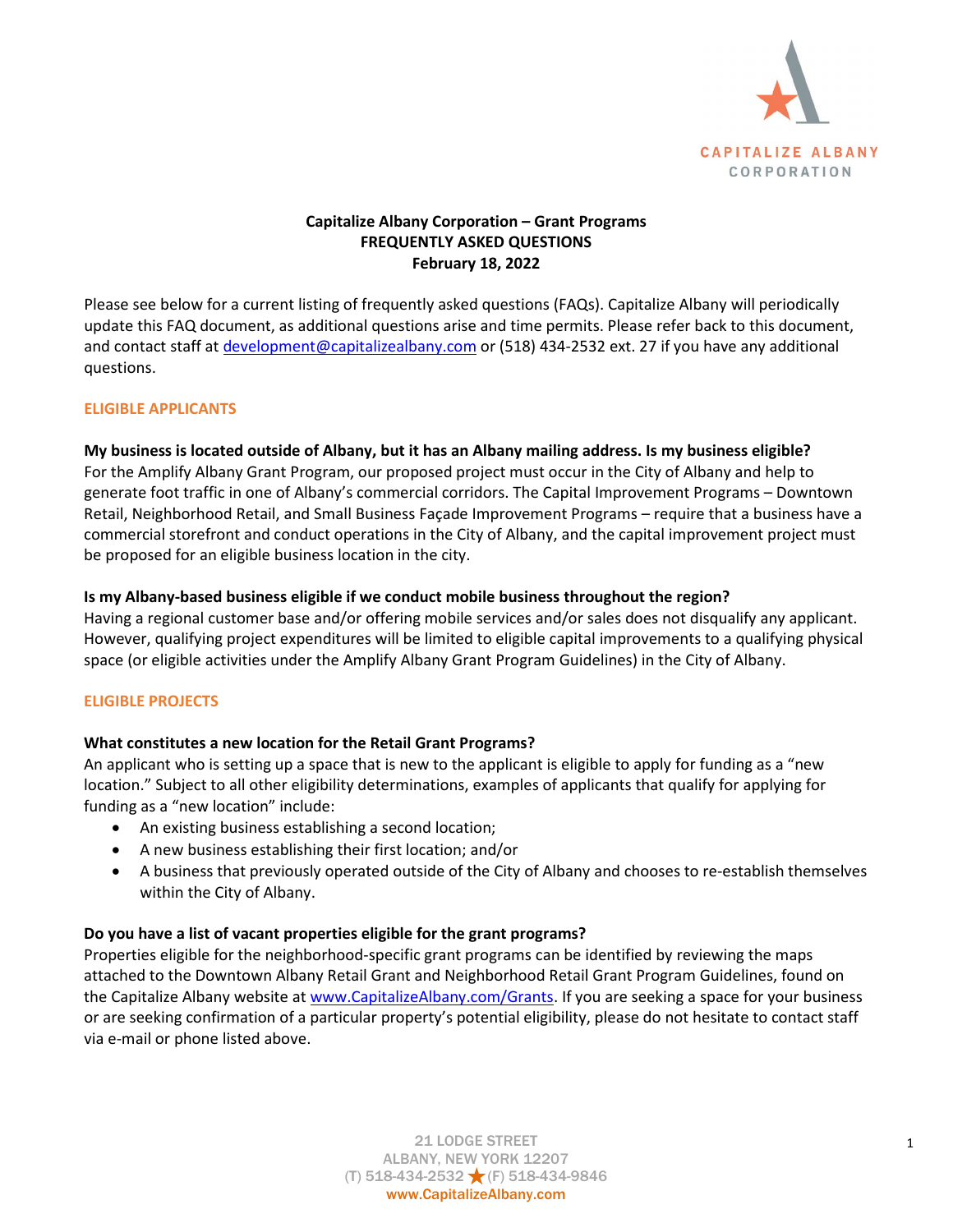

# **What constitutes a project and total project costs?**

The term "project" is used in Capitalize Albany programs to describe the full scope of work for the improvements or activity being proposed by the applicant to be assisted with grant funding. Total project costs refer to your total investment for fitting-up/renovating the eligible business location under a capital improvement grant, or completing the objectives proposed in an Amplify Albany application.

# **What costs are eligible for a grant application and/or reimbursement?**

Eligible costs are outlined in each program's guidelines at the Capitalize Albany website identified above. If you require grant assistance with a cost that you believe is eligible but not listed on the "eligible costs" list(s), please contact Capitalize Albany staff for clarification.

# **I started a project and incurred expenses prior to grant availability. Are these expenses eligible for funding?**

No, unfortunately, we are unable to award funding for costs incurred prior to grant award. However, costs for performing additional work that have not been incurred (i.e. the work has not been performed, the materials have not been acquired, etc.) may be expenditures eligible for reimbursement. Please contact Capitalize Albany staff for additional information.

## **Do you have a list of recommended contractors?**

No, we do not maintain a list of recommended contractors; however, the City of Albany Department of Administrative Services has a list of construction-related businesses that are certified MWBEs. More information and links to related documents can be found at [https://www.albanyny.gov/332/Minority-Women-Owned-](https://www.albanyny.gov/332/Minority-Women-Owned-Business-Enterprise)[Business-Enterprise.](https://www.albanyny.gov/332/Minority-Women-Owned-Business-Enterprise)

## **Do all neighborhoods qualify for the Neighborhood Retail Grant Program?**

At this time, the Neighborhood Retail Grant Program has been designed to strategically concentrate assistance to businesses in specific neighborhood commercial districts that fall within the Albany Community Development Agency's Neighborhood Strategy Areas – some of the most distressed commercial corridors in the City. Boundaries of these commercial corridors can be found on the maps shown on pages 12 – 20 in the Neighborhood Retail Grant Program Guidelines located on the Capitalize Albany website. However, the Small Business Façade Improvement Program operates citywide. If you are seeking assistance for a property that does not qualify under the Neighborhood Retail Grant Program, please contact Capitalize Albany staff so that we can discuss other potential opportunities. Please continue to check back in at [www.CapitalizeAlbany.com](http://www.capitalizealbany.com/) and sign up for our newsletter to be made aware of any future grant programs that may increase eligibility.

## **Would a virtual event or programming be eligible for Amplify Albany?**

Because Amplify Albany is designed to provide flexible funds towards creative projects, we are not able to make a determination of eligibility without understanding the full scope of the project; however, please keep in mind that one of the primary objectives of the Amplify Albany Program is to generate foot traffic to City of Albany commercial districts. If planning a virtual or hybrid event, please contact staff to discuss the scope of the project.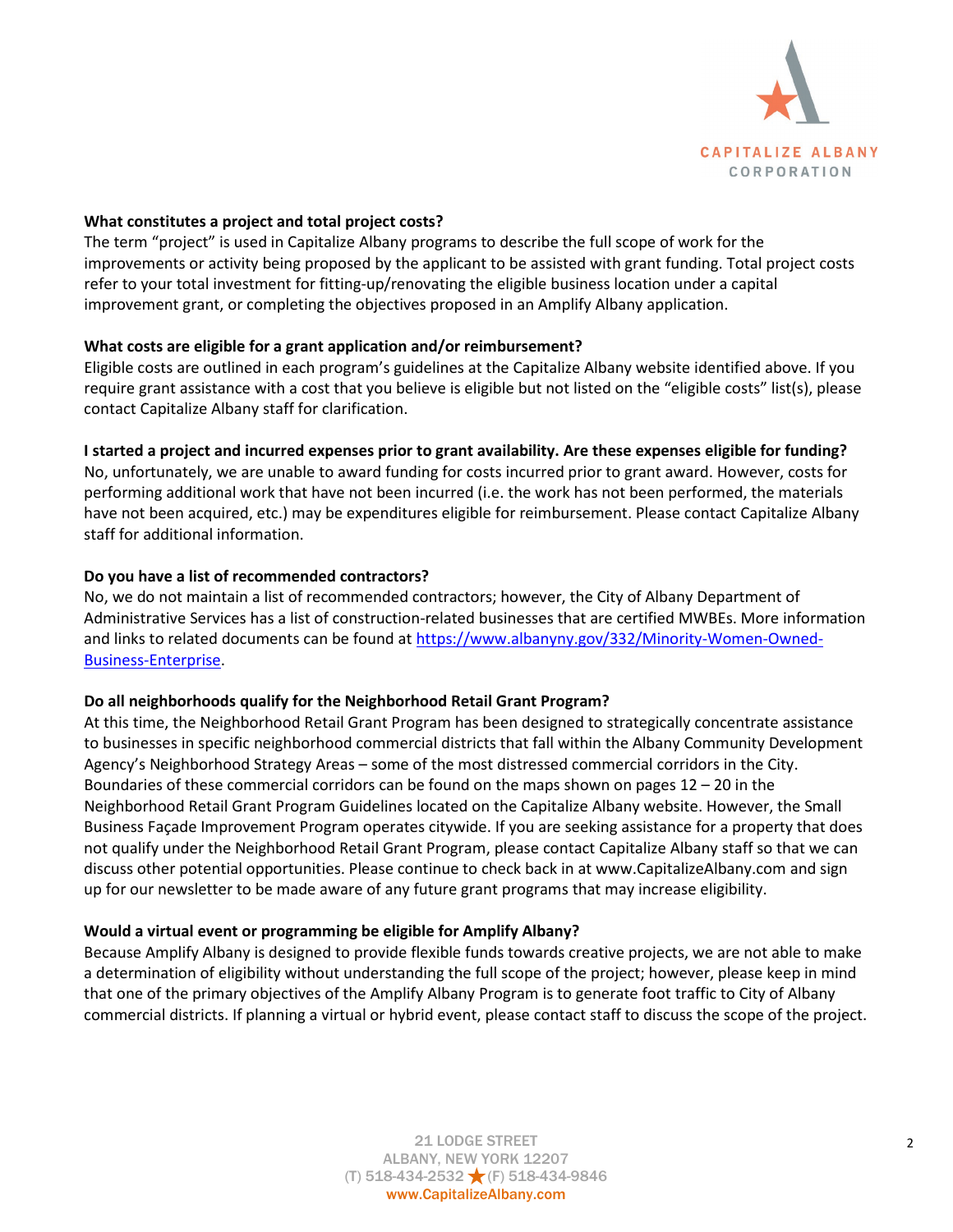

## **FULL-TIME EQUIVALENT EMPLOYEES**

#### **How is the total number of full-time equivalents determined?**

For the purposes of this program, full time equivalency (FTE) is defined as a combination of your full time and part-time employees. To calculate your FTEs, you will need to translate any part-time employee's hours into FTEs. First, find the total number of hours worked by your paid, part-time employees on average per week and divide that sum by 35 hours. Add the resulting number to the number of your paid, full-time employees.

#### **Do volunteers count as full-time equivalent employees?**

No, to be considered an employee, the individual must be on the payroll of the applicant business or nonprofit and must be eligible to receive the usual and customary fringe benefits extended by the applicant business or nonprofit to other employees with comparable rank and duties.

#### **BUSINESS PLANNING AND/OR PROJECT FINANCING**

# **I need advice on my financials, business plan, and/or assistance with obtaining funds for the upfront costs of my project. Are there local resources to assist me?**

Both the New York State Small Business Development Center at the University of Albany and the Community Loan Fund of the Capital Region offer business counseling, online workshops, and guidance on additional resources. Best of all, most of the services they provide are free.

## *NY Small Business Development Center (SBDC)*

## <https://www.nyssbdc.org/covid19response.html>

The SBDC advisors are available to help small business owners review and answer questions on loan and grant applications, developing business continuity plans, and many other business-related challenges.

## *Community Loan Fund of the Capital Region*

## <https://mycommunityloanfund.org/workshops/>

The Community Loan Fund provides trainings and free workshops designed to help business owners and nonprofit leaders grow. These Community Loan Fund trainings tackle important issues like financial planning, sales, marketing, and human resources. The Community Loan Fund also provides one-on-one mentoring.

# **In terms of non-profits, do nonprofits need to submit the government-issued photo identification and the most recent personal tax return?**

Nonprofits do not need to provide a personal tax return, but the individual authorized to submit the application on behalf of the nonprofit should provide a copy of appropriate government-issued photo identification.